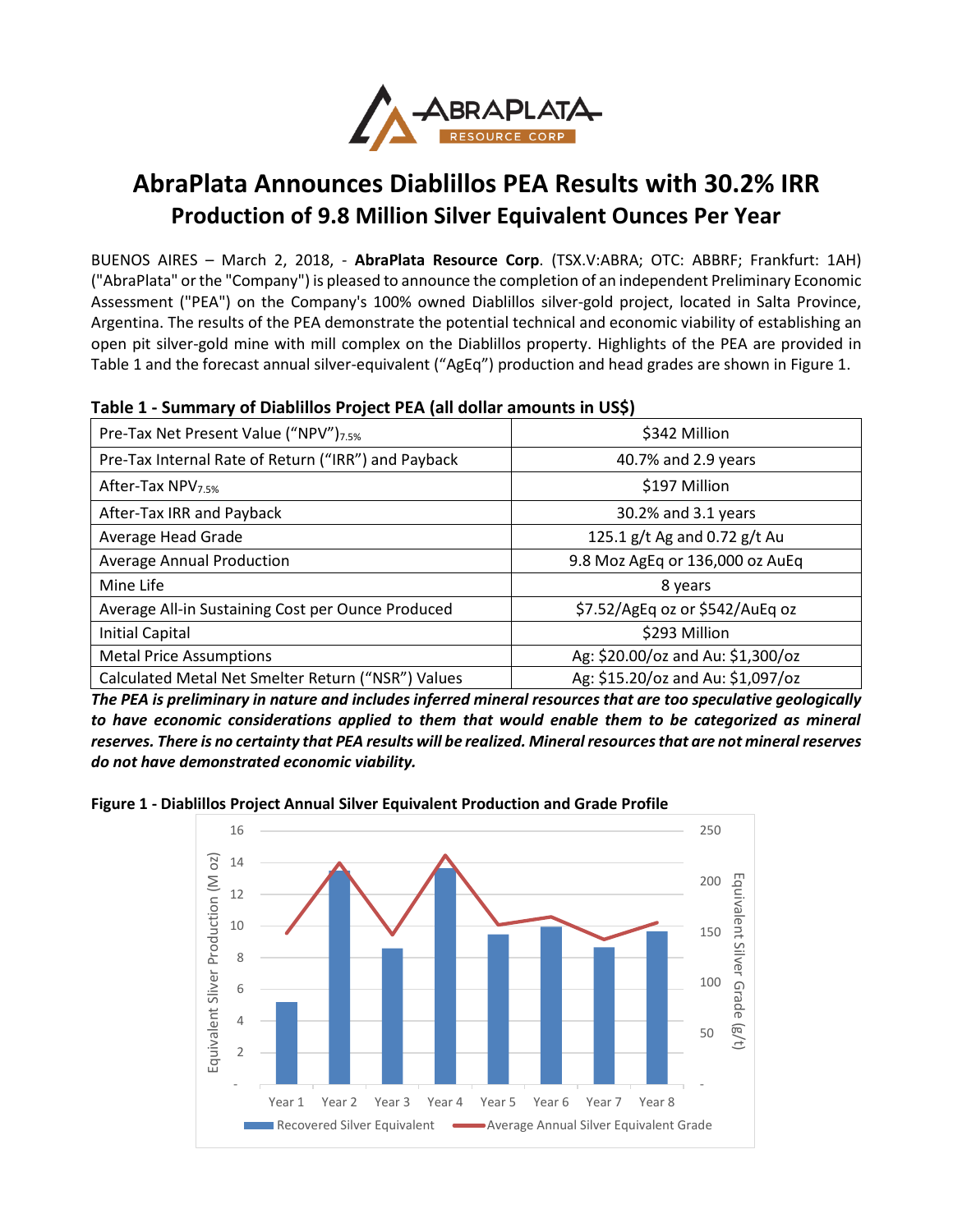Commenting on the results, Hernan Zaballa, Chairman of AbraPlata, stated, "We are very pleased with the robust results of the Diablillos PEA. The PEA demonstrates that Diablillos has the potential to produce almost 10 million AgEq ounces per year at a low all-in sustaining cost per ounce. While the main Oculto deposit does require pre-stripping, the average grades are relatively high for an open pit mine. On the basis of historical drill results, our geological team believe that there is strong potential to expand the high grade gold zones in the eastern portion of the Oculto deposit, which are not included in the PEA pit shell. The gold-rich mineralization at Oculto and additional near-surface mineralization at satellite deposits sets up the potential to extend the mine life and potentially strengthen the economics even more in future economic studies."

The PEA was prepared under the guidance of lead consultant RPA Inc. of Toronto ("RPA") with input from GR Engineering Services Ltd of Perth, Western Australia ("GRES"), and Saxum Engineered Solutions of Argentina ("Saxum").

A cash flow valuation model for the Diablillos project was developed as part of the PEA. From metal prices of US\$20.00 per ounce silver and US\$1,300 per ounce gold, Table 2 shows the sensitivity of estimated NPV of the project's cash flows at various silver prices. Figure 2 shows the undiscounted annual and cumulative after-tax cash flows.

| Silver Price (US\$/oz Ag) | After-Tax NPV <sub>7.5%</sub> (US\$) | <b>After-Tax IRR</b> | <b>After-Tax Pay Back</b> |
|---------------------------|--------------------------------------|----------------------|---------------------------|
| $$16$ /oz Ag              | \$108 Million                        | 20.3%                | 3.7 Years                 |
| $$18$ /oz Ag              | \$153 Million                        | 25.3%                | 3.4 Years                 |
| \$20/oz Ag                | \$197 Million                        | 30.2%                | 3.1 Years                 |
| \$22/oz Ag                | \$241 Million                        | 34.9%                | 3.0 Years                 |
| $$24$ /oz Ag              | \$285 Million                        | 39.5%                | 2.8 Years                 |

**Table 2 - PEA Sensitivity to Silver Price**



**Figure 2 - Diablillos Project Undiscounted After-Tax Cash Flow**

# **Project Description and Mineral Resource Estimate**

The Diablillos property is located in the Puna of Argentina, in the Province of Salta, approximately 150 km southwest of the city of Salta. The property comprises nine mineral leases acquired by AbraPlata in 2016 from SSR Mining Inc. (formerly Silver Standard Resources Inc.), with several known occurrences of epithermal goldsilver mineralization. Exploration work, conducted by a number of operators over the history of the project,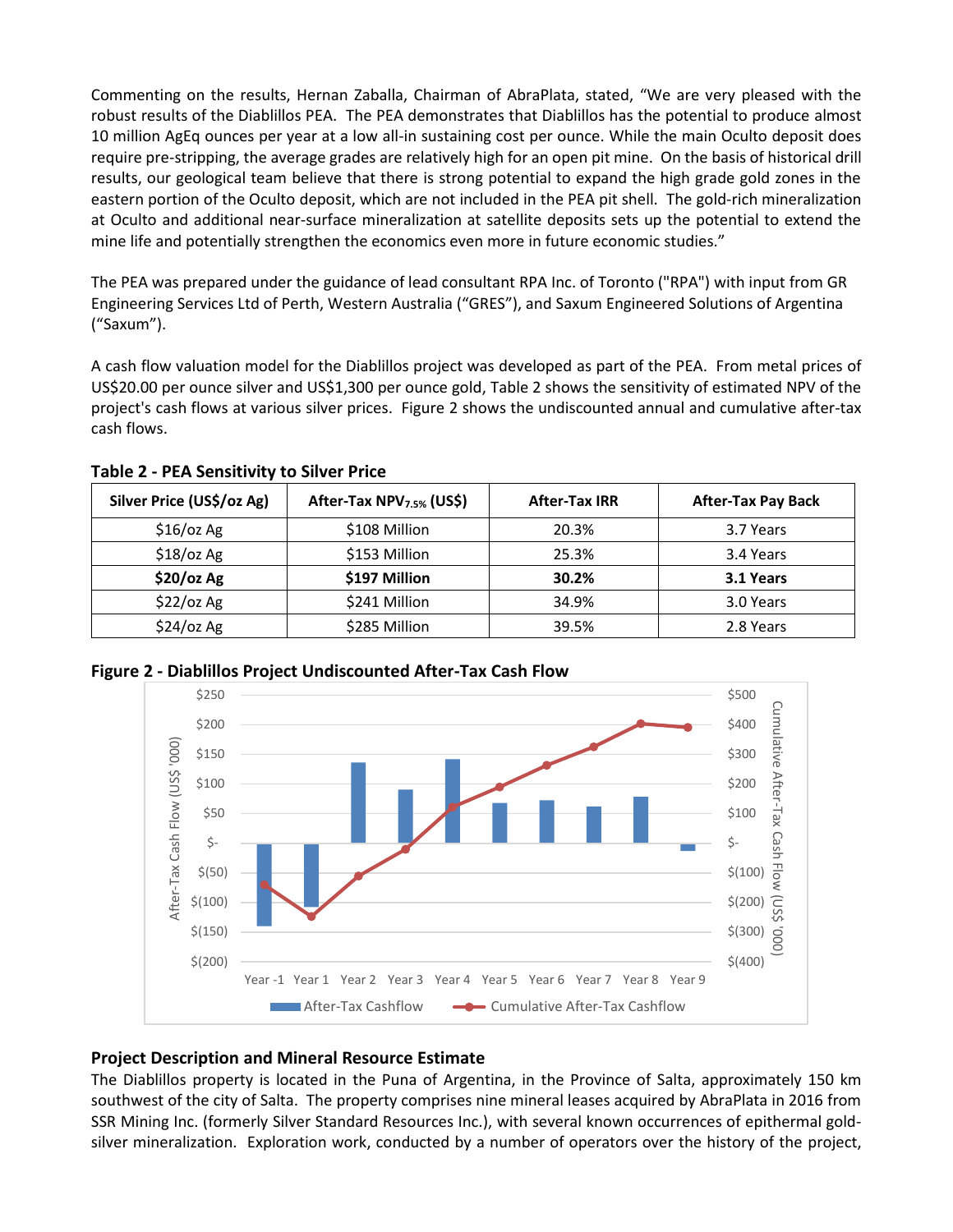includes 87,711 m of diamond and reverse circulation drilling in 476 holes. This drilling has delineated the Oculto and Fantasma deposits, which are weathered high-sulphidation epithermal gold-silver deposits hosted primarily in Tertiary volcanic and sedimentary rocks. The current Mineral Resource estimates for the Oculto and Fantasma deposits are shown in Table 3.

| <b>Deposit</b> | Category               | Tonnage | Ag    | Au                       | <b>Contained Ag</b> | <b>Contained Au</b>      |
|----------------|------------------------|---------|-------|--------------------------|---------------------|--------------------------|
|                |                        | (000 t) | (g/t) | (g/t)                    | (000 oz Ag)         | (000 oz Au)              |
| Oculto         | Indicated              | 26,850  | 93.0  | 0.85                     | 80,300              | 732                      |
| Fantasma       | Indicated              | 200     | 98.3  | $\overline{\phantom{a}}$ | 650                 | $\overline{\phantom{a}}$ |
|                | <b>Total Indicated</b> | 27,100  | 93.1  | 0.84                     | 80,940              | 732                      |
| Oculto         | Inferred               | 1,000   | 46.8  | 0.89                     | 1,510               | 29                       |
| Fantasma       | Inferred               | 80      | 75.3  | $\overline{\phantom{a}}$ | 190                 |                          |
|                | <b>Total Inferred</b>  | 1,100   | 48.8  | 0.83                     | 1,690               | 29                       |

| Table 3 - Diablillos Mineral Resource Estimates - Effective August 31, 2017 |  |  |  |
|-----------------------------------------------------------------------------|--|--|--|
|-----------------------------------------------------------------------------|--|--|--|

Notes:

1. CIM definitions were followed for Mineral Resources.

2. Mineral Resources are estimated at a cut off grade of 40 g/t AgEq for Oculto and 40 g/t Ag for Fantasma.

3. Mineral Resources are estimated using long-term metal prices of US\$1,500/oz Au and US\$23/oz Ag.

4. Average bulk density is 2.22 t/m<sup>3</sup> for the Indicated category and 2.29 t/m<sup>3</sup> for Inferred for Oculto and 2.00 t/m<sup>3</sup> for both Indicated and Inferred categories for Fantasma.

- 5. The estimate is constrained by pit shells for both Oculto and Fantasma.
- 6. Numbers may not add due to rounding.

# **Production Summary**

The PEA envisions conventional open pit mining methods utilizing contractor-operated truck and shovel operations. Oculto will require approximately 18 months of pre-stripping of unmineralized overburden. The Oculto pit will have a mine life of eight years (excluding pre-stripping) and be supplemented by a small amount of material from the nearby Fantasma deposit. The life of mine ("LOM") strip ratio will be 3.2:1, or 4.6:1 including pre-stripping. The final pit shells and waste dump are shown in Figure 3.

#### **Figure 3 – Site Layout - Plan View**

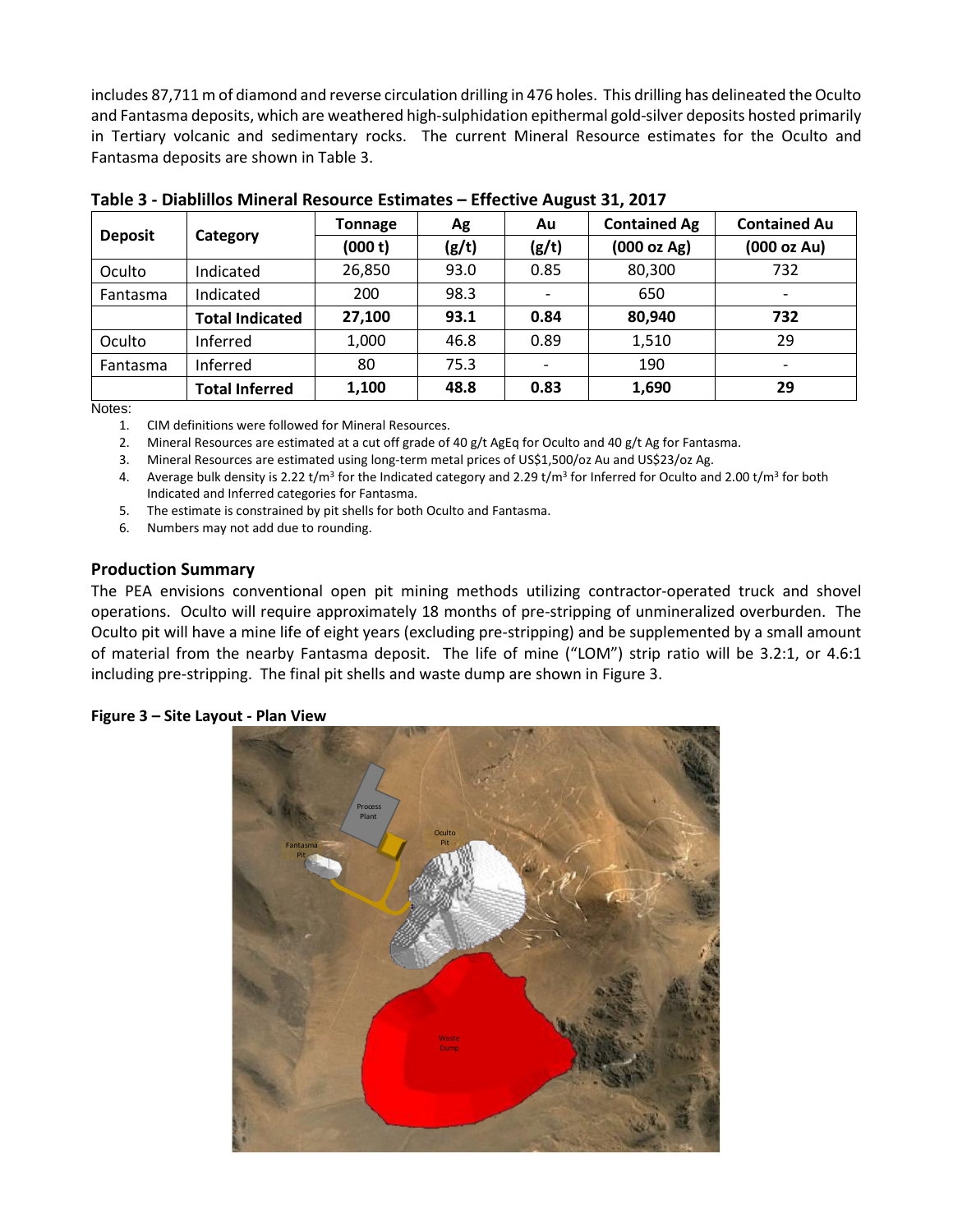#### **Process Plant**

The processing facility has been selected as a conventional silver processing plant that incorporates crushing, grinding, agitated leaching, counter current decantation ("CCD"), cyanide recovery, Merrill-Crowe zinc precipitation, refining and tailings disposal. The design basis for the process plant is 6,000 tonnes of mineralized material per calendar day ("tpd"), or 2.19 million tonnes of mineralized material per annum. The equipment has been sized to achieve this throughput with an operating availability of 70% in the crushing circuit and 91.3% in the grinding and cyanidation sections.

The three-stage crushing circuit delivers crushed material to a fine ore storage bin. The crushed material is withdrawn from the bin to feed a 6.0 MW ball mill that has a centrifugal gravity recovery circuit included in the design. Ground material is fed into six leach tanks where the silver and gold will be dissolved. The leached slurry is then sent to the CCD circuit where the silver and gold solution is washed away from the solids before being sent to the Merrill-Crowe zinc precipitation circuit to recover the silver and gold. The precious metals are then refined and poured into Dore bars in the refinery. The washed solids from the CCD circuit are sent to the cyanide recovery circuit to maximize the amount of cyanide that can be recirculated and the resulting slurry is sent to cyanide detoxification before being pumped to the final tailings storage facility ("TSF").

A number of trade-off studies looked at the treatment options for the project's high and low grade mineralized material. A range of throughput options were investigated for high grade milling at 4,000 tpd, 6,000 tpd and 8,000 tpd. The optimum throughput for high grade mineralized material was determined to be 6,000 tpd.

For the lower grade mineralized material, two different treatment options were considered, being either heap leaching ("HL") or operating the process plant at a higher throughput ("HTP") than the nominated 6,000 tpd. This was achieved by allowing the grind size of the material exiting the grinding section to increase from a  $P_{80}$  of 75 micron to a  $P_{80}$  of 100 micron, increasing the nominal throughput rate to 7,500 tpd.

# **Recoveries**

The recovery of silver and gold was calculated as a function of the head grade of the mineralized material treated. For both the standard milling circuit and the HTP option, the same regression equations were used, with an additional lowering of the recovery with the coarser particle size in the HTP option. The gold recovery for HTP was lowered by an additional 4% from the regression calculation, whilst the silver recovery was lowered by 8%. Life of mine average silver and gold recovery for the standard milling option are 82% and 86%, respectively, and the HTP milling option achieves 55% and 81%, respectively.

# **Project Capital Costs**

The capital costs ("CAPEX") for the contemplated open pit mine, process plant and supporting infrastructure for the Diablillos project are estimated at US\$311 million. Initial capital costs are estimated at US\$293 million, including US\$91 million in pre-stripping costs at the Fantasma and Oculto deposits and contingencies of US\$32 million. The capital costs for the process plant were based on input from GRES, which specializes in fixed price engineering design and construction services to the resources and mineral processing industry. Other capital costs were estimated from a variety of sources including comparative analysis of other operations, derivation from first principles, equipment quotes and factoring from other costs contained within the PEA. The project CAPEX is summarized in Table 4.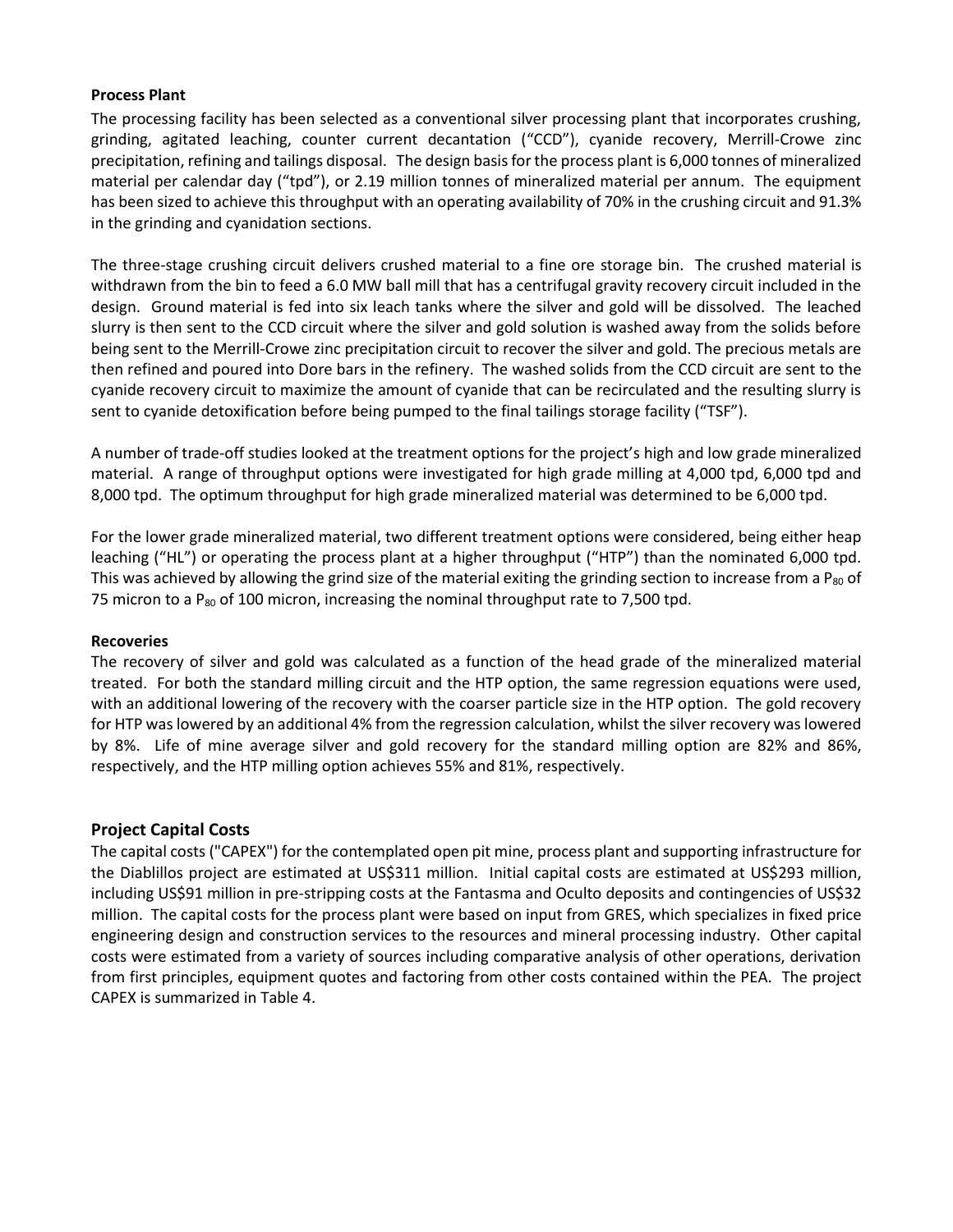# **Table 4 - Summary of Capital Cost Estimates**

| <b>Description</b>             | Cost US\$000s |
|--------------------------------|---------------|
| <b>Surface Mining</b>          | 93,308        |
| Processing                     | 69,192        |
| Site Infrastructure            | 35,195        |
| <b>Owner Costs</b>             | 17,336        |
| <b>Indirect Costs</b>          | 45,645        |
| Contingency & Other Provisions | 32,282        |
| <b>Initial Capital Cost</b>    | 292,959       |
| <b>Sustaining Capital</b>      | 4,998         |
| Closure                        | 13,000        |
| <b>Total Capital Costs</b>     | 310,957       |

# **Operating Costs**

The operating cost estimate ("OPEX") is based on a contractor-operated truck and shovel mining operation, conventional processing facility, and TSF. Mine operating cost estimates are provided in Table 5 and unit OPEX per ounce produced is shown in Table 6. The PEA estimates that the OPEX will average US\$6.52 per ounce of AgEq (or US\$470 per ounce of AuEq).

#### **Table 5 – Mine Operating Cost Estimates**

| <b>Operating Costs</b>          | US\$ per tonne mined | US\$ per tonne milled |
|---------------------------------|----------------------|-----------------------|
| Mining $-$ waste                | 3.00                 | $8.75*$               |
| Mining - mineralized material   | 3.60                 | 3.23                  |
| <b>Standard Milling</b>         |                      | 14.63                 |
| <b>Standard Milling G&amp;A</b> |                      | 2.92                  |
| <b>HTP Milling</b>              |                      | 12.68                 |
| HTP Milling G&A                 |                      | 2.33                  |

**\* Note: excludes capitalized stripping costs.**

#### **Table 6 - Operating Costs per Ounce Produced**

| <b>Operating Costs</b>      | US\$ per AgEq oz Produced | US\$ per AuEq oz Produced |
|-----------------------------|---------------------------|---------------------------|
| <b>Surface Mining</b>       | 2.57                      | 186                       |
| Salta Province Royalty      | 0.34                      | 24                        |
| Processing                  | 3.02                      | 218                       |
| G & A                       | 0.59                      | 43                        |
| <b>Total Operating Cost</b> | 6.52                      | 470                       |

# **Opportunities to Enhance Value**

The PEA pit shell focuses on the most profitable portion of the Mineral Resources, accounting for approximately 60% of the tonnage contained within the Mineral Resource pit shell. The PEA does not contemplate mining the eastern portion of the Oculto deposit due to the depth of mineralization, which would result in an increased stripping ratio. Historical drilling in the eastern portion of the Oculto deposit has encountered high grade gold mineralization in metamorphic basement rocks (e.g. DDH-87-007A intersected 16.7 g/t Au and 39.2 g/t Ag over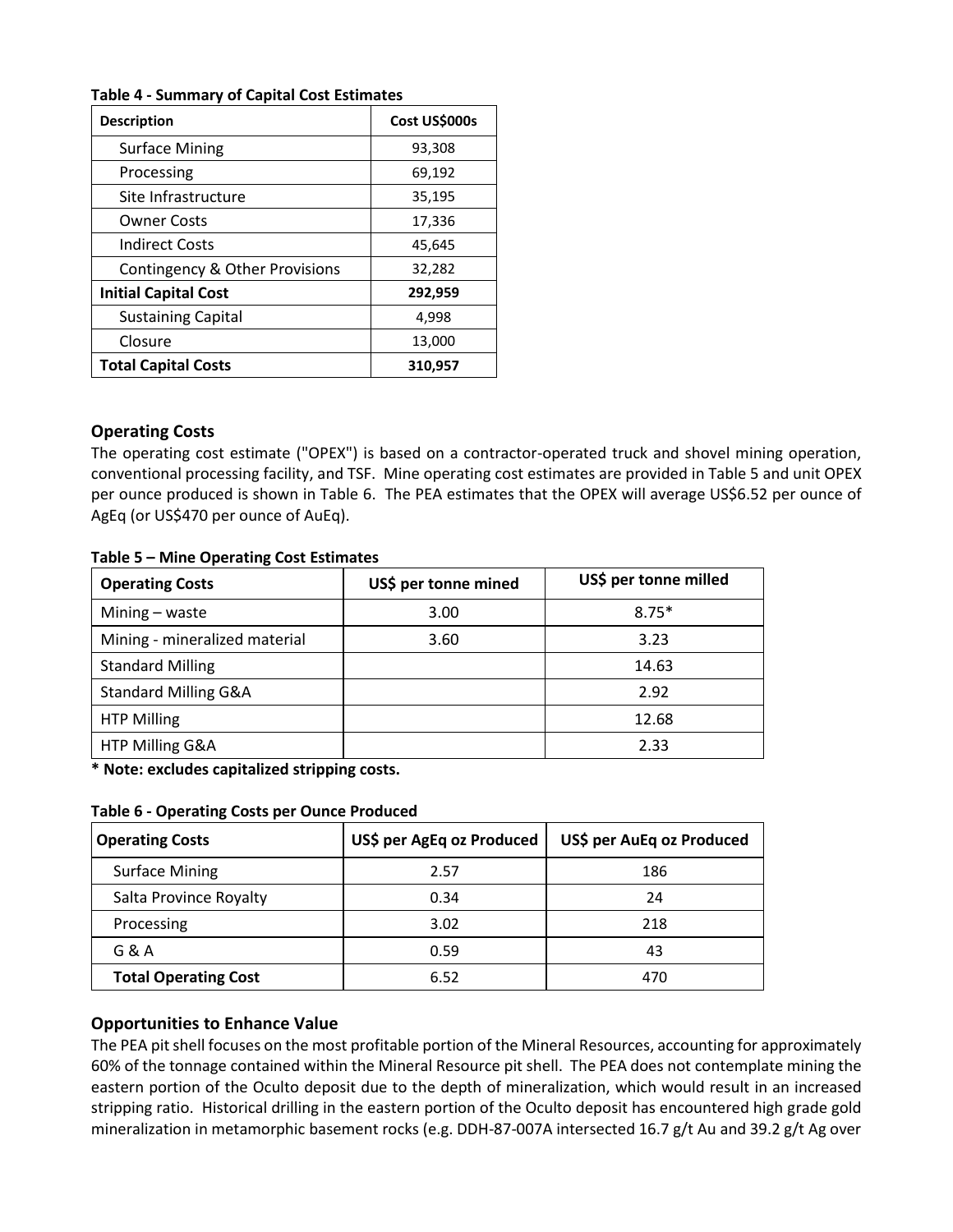10.6 metres starting at 210 metres down hole). A recent comprehensive review of drilling results by the Company and its consulting geologist suggests the existence of a high grade gold zone that coincides with the recently identified structure that controls both geometry and the overall NE-SW trend of the Oculto deposit. Additional drilling is recommended to test the extent of the high grade gold zone as additional high grade gold in the eastern portion of the Oculto deposit could result in an increased mine life.

Satellite deposits to Oculto - namely Fantasma, Laderas, and Cerro Viejo - are known to contain silver and/or gold mineralization near surface. Additional drilling of these deposits may provide additional mill feed to increase the mine life envisioned in the PEA.

# **Technical Disclosure**

The scientific and technical information in this news release with respect to the PEA has been reviewed and approved by Scott Ladd, P.Eng. and David Rennie, P.Eng. of RPA, and Gerry Neeling, FAusIMM of GRES, each of whom is an independent "qualified person" under National Instrument 43-101 – Standards of Disclosure for Mineral Projects ("NI-43-101"). All other scientific and technical information in this news release has been approved by Willem Fuchter, PhD P.Geo., President & CEO of AbraPlata Resource Corp and a qualified person as defined by National Instrument 43-101.

A new technical report summarizing the PEA will be filed on SEDAR (www.sedar.com) within 45 days of this news release.

#### **About AbraPlata**

AbraPlata is a junior mining exploration company focused on delivering shareholder returns by unlocking mineral value in Argentina. The Company's experienced management team has assembled an outstanding portfolio of gold, silver and copper exploration assets, and is focused on advancing its flagship Diablillos silvergold property, with an Indicated Mineral Resource containing 80.9M oz Ag and 732k oz Au, through the various stages of feasibility. In addition, AbraPlata owns the highly prospective Cerro Amarillo property with its cluster of five mineralized Cu-(Mo-Au) porphyry intrusions located in a mining camp hosting the behemoth El Teniente, Los Bronces, and Los Pelambres porphyry Cu-Mo deposits. Further exploration work is also planned for the Company's Samenta porphyry Cu-Mo property south of First Quantum's TacaTaca project as well as its Aguas Perdidas Au-Ag epithermal property.

# **About RPA**

RPA is a global mining consultant with offices in Canada, the United States, and the United Kingdom. The company provides services to the mining industry at all stages of project development from exploration and resource evaluation through scoping, prefeasibility and feasibility studies, financing, permitting, construction, operation, closure and rehabilitation. RPA advises major mining companies, mid-cap producers, junior mining and exploration companies, financial institutions, governments, law firms, and individual investors on the technical and commercial aspects of mineral property development.

#### **About GRES**

GR Engineering Services Limited is a medium-sized, ASX-listed (ASX: GNG) process design and engineering contractor specializing in providing engineering design and construction services to the mineral processing industry. Headquartered in Perth, Western Australia, GRES has successfully delivered EPC fixed price projects and EPCM services into a large number of projects which have been located in many different countries and regions. GRES has teams of highly experienced technical and engineering professionals and broad experience in the compilation of feasibility studies.